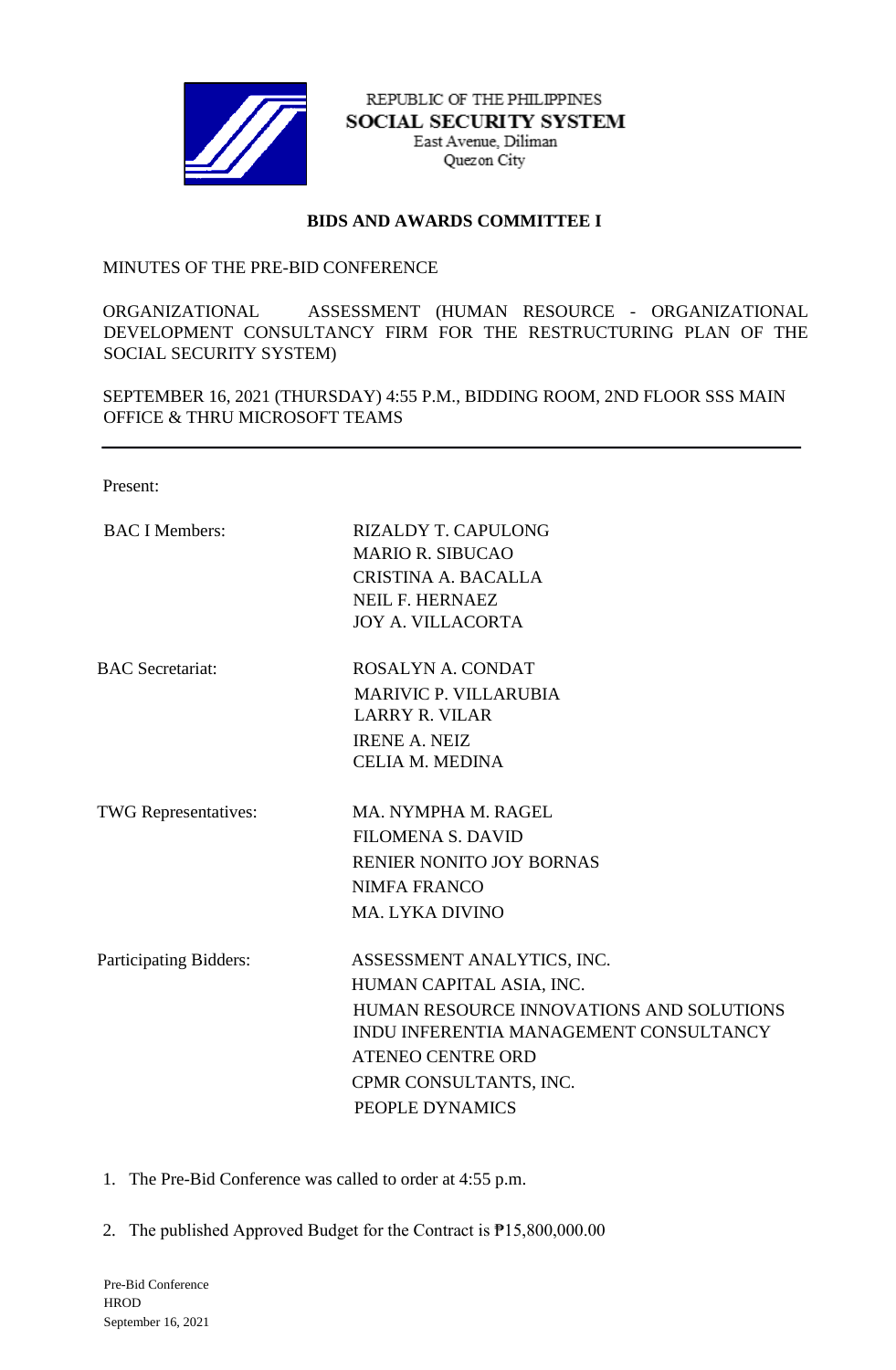- 3. The following observers were invited through BAC notice dated 27 August 2021:
	- 3.1. Commission on Audit (COA)
	- 3.2. Anti-Corruption Training Center
	- 3.3. Anti-Trapo Movement of the Philippines, Inc.
	- 3.4. Makati Business Club
	- 3.5. Philippine Chamber of Commerce and Industry
	- 3.6. Procurement Watch, Inc
	- 3.7. Transparency Accountability Network
	- 3.8. Confederation of Filipino Consultants

However, none of them attended the activity.

- 4. Nobody paid and secured the Bidding Documents at the time of the Pre-Bid Conference.
- 5. The Technical Working Group (TWG) presented the terms of reference and evaluation criteria for the above-mentioned project.
- 6. The following issues/clarifications were raised during the Pre-Bid Conference:

|     | Query/Clarifications                                                                                                                                                                                                                                         | TWG/BAC Reply                                                                                                                                                                                                                                                                                                              |
|-----|--------------------------------------------------------------------------------------------------------------------------------------------------------------------------------------------------------------------------------------------------------------|----------------------------------------------------------------------------------------------------------------------------------------------------------------------------------------------------------------------------------------------------------------------------------------------------------------------------|
| 6.1 | For the Scope of the Project, is it the entire<br>SSS organization?<br>How many job families will be involved?<br>How many highly technical positions will<br>also be a part of the study? (as defined<br>thru hiring)                                       | For clarification thru Bid Bulletin.                                                                                                                                                                                                                                                                                       |
| 6.2 | already using the<br>Human<br>Are<br>you<br><b>Resource Information System?</b><br>Do you have existing competencies, or will<br>that be develop during the project?<br>Is there any expectation that this will be<br>reviewed in the course of the project? | Yes, however, certain modules are still work<br>in progress.<br>Yes,<br>have<br>existing<br>an<br>we<br>library of competencies.<br>Yes. Please refer to Section VII. Terms of<br>Reference, IV. Scope of Services, item 5.<br>Crafting of the Organizational and Staffing<br>Design for the list of expected documents to |
| 6.3 | For Reorganization, will you be agreeable<br>to a total reset which is the "scrap and<br>build" as a possibility? Of course, you<br>don't have the data yet, but this is very                                                                                | be submitted to GCG.<br>We are not agreeable to the total reset which<br>is "Scrap and Build" but for exceptional cases,<br>we may consider it as an option provided for<br>under the restructuring process.                                                                                                               |
|     | important in the design.                                                                                                                                                                                                                                     |                                                                                                                                                                                                                                                                                                                            |
| 6.4 | Do you have the current total plantilla for<br>the job families<br>and the technical<br>positions?                                                                                                                                                           | For clarification through Bid Bulletin.                                                                                                                                                                                                                                                                                    |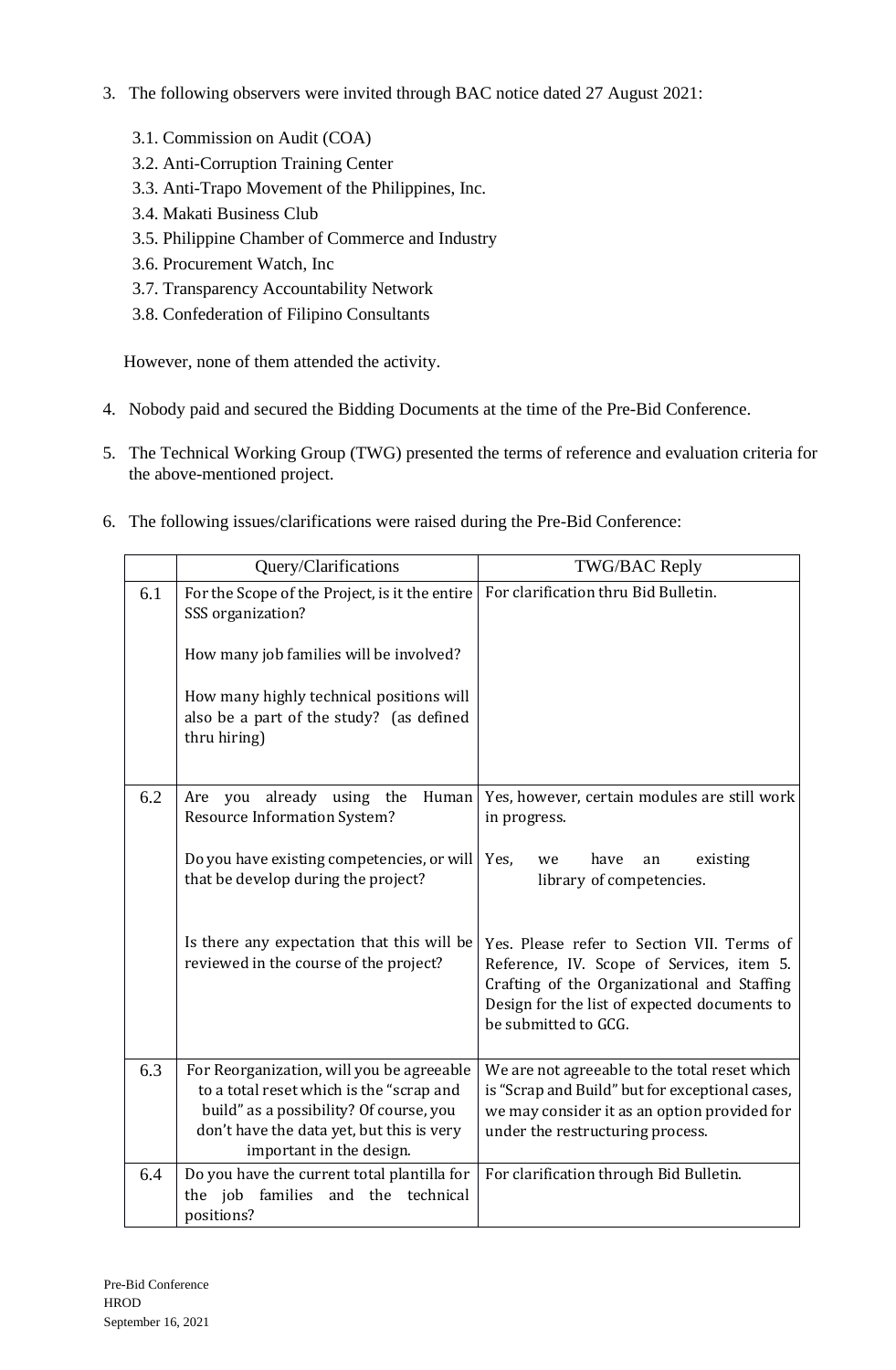| 6.5  | For the Design of this proposed technical<br>proposal, do you have the current or<br>existing organizational structure?                                                                                                        | Yes. Please refer to the website<br>Organizational<br>structure<br>https://www.sss.gov.ph/sss/DownloadC<br>ontent?fileName=SSS Organizational Str<br>ucture.pdf                                                                                                                                     |
|------|--------------------------------------------------------------------------------------------------------------------------------------------------------------------------------------------------------------------------------|-----------------------------------------------------------------------------------------------------------------------------------------------------------------------------------------------------------------------------------------------------------------------------------------------------|
| 6.6  | For Annex 5, under the organizational<br>structure and staffing pattern of the<br>career levelling for the master data, if it is<br>ok if we will be provided with this MS<br>Excel master data?                               | Please refer to GCG Memorandum Circular<br>No. 2015-04 dated 02 May 2016 (re-issued)                                                                                                                                                                                                                |
| 6.7  | For Project Timeline, since there will be a<br>2022 election, what might be the effect or<br>impact during the project proper? Like a<br>pause with the project, site delay or any<br>obstacle that we may encounter?          | We are not expecting any delay or issue<br>relative to the election. The election ban<br>on procurement activities under RA 9184<br>will start next year and it does not apply<br>to projects or procurement that are<br>already issued a Notice to Proceed or is<br>presently being implemented.   |
| 6.8  | What is the status of digitalization and<br>process reengineering efforts? What has<br>been completed and still needs to be done<br>and have there been any changes in<br>structure or movements of the people as a<br>result? | Yes, the business process reengineering and<br>digitalization initiatives are ongoing, and we<br>recognize the impact of these initiatives on<br>the work of the employees. We have not yet<br>reflected the changes in the job descriptions,<br>and we are in the process of revising the<br>same. |
| 6.9  | For Minutes of the Meeting, will we<br>receive a copy of this?                                                                                                                                                                 | Minutes of the meeting will be issued<br>together with the Bid Bulletin.                                                                                                                                                                                                                            |
| 6.10 | For Bidding Documents, is there a fee that<br>we need to pay and how? Are there any<br>available online facilities?                                                                                                            | We do not have yet a facility for the online<br>payment of the bidding documents. Kindly<br>proceed directly to the Cash Department for<br>payment.                                                                                                                                                 |
| 6.11 | Are you going to provide us a soft copy of<br>the templates that we are going to use?                                                                                                                                          | MS Word copies of the bid forms and PDF<br>copies of the bidding documents will be<br>provided to all interested<br>bidders<br>together with the bid bulletin.                                                                                                                                      |

- 7. The BAC Secretariat announced the Composition of Envelopes No. 1 (Eligibility and Technical documents), No. 2 (Financial Proposal) and additional documents.
- 8. The BAC I informed the bidders that the bid proposal will be subjected to Bid Evaluation. The bidder with the Lowest Calculated Bid (LCB) shall be required to submit the following additional documents within non-extendible period of five (5) calendar days from receipt of BAC notice:
	- a. 2020 Income Tax Return (ITR) filed through Electronic Filing and Payment System (EFPS) corresponding to the submitted Audited Financial Statement;
	- b. Quarterly VAT for the period January 2021 to June 2021;
	- c. SEC/DTI Registration;
	- d. 2021 Mayor's Permit;
	- e. Valid Tax Clearance;
	- f. 2020 Audited Financial Statements filed through EFPS.
- 9. The BAC I emphasized that Sworn Statements/Affidavits/ Certifications must be:
	- a. Signed by the Notary Public (attorney) himself/herself;